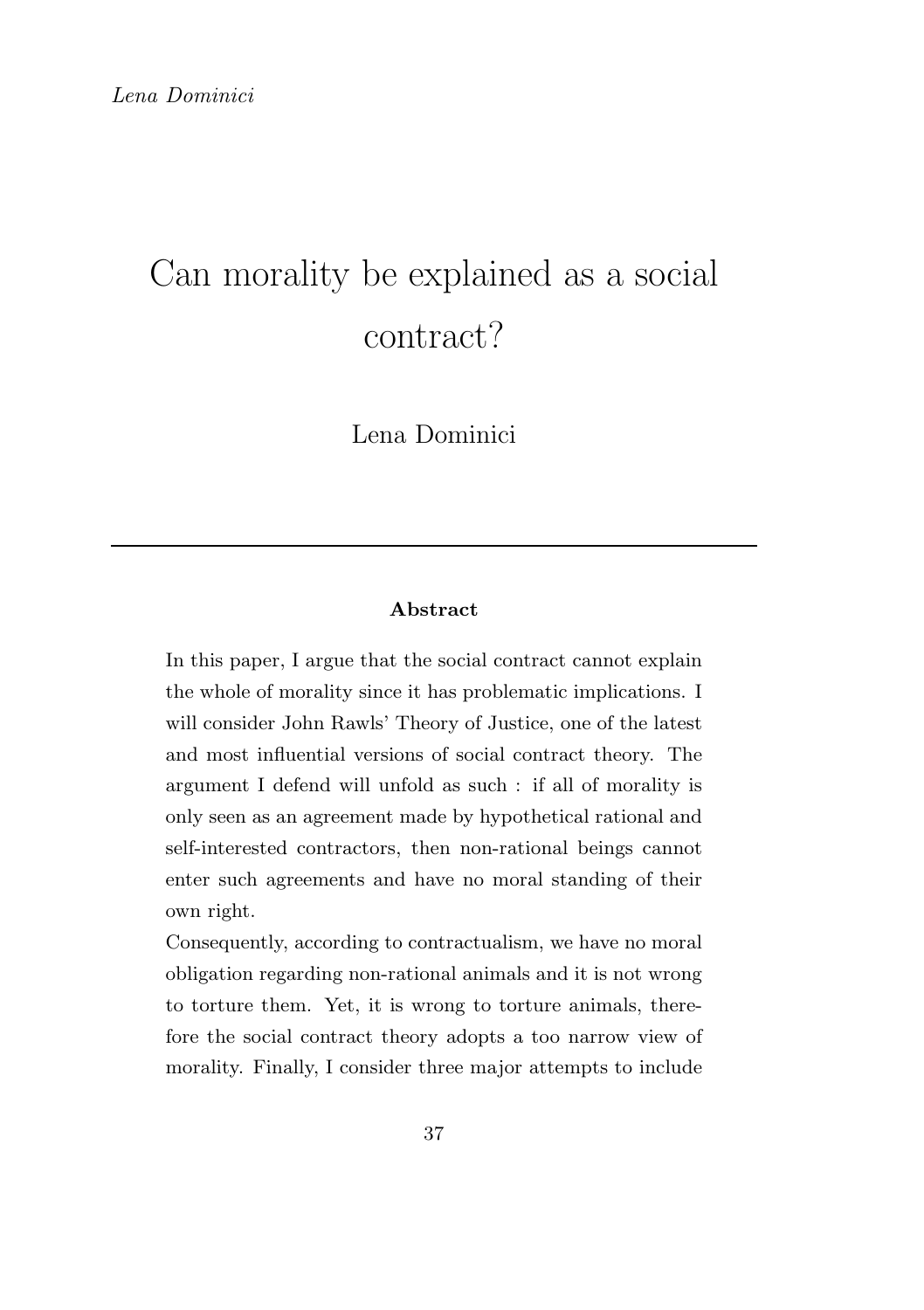animals in the social contract theory, and show that they fail.

In this essay, I will argue that the social contract cannot explain the whole of morality. I will consider one of the latest and most influential versions of social contract theory by looking at Rawls' Theory of Justice. Even if contractualism seems like a plausible theory, it has problematic practical implications. Social contract theory does not take into account beings that are not rational, for example nonhuman animals (whenever I refer to animals, humans are excluded). If all of morality is only seen as an agreement made by hypothetical rational and self-interested contractors, it seems that non-rational beings are excluded from such agreements and have no moral standing of their own right. Consequently, according to contractualism, we have no moral obligation regarding non-rational animals and it is not wrong to torture them. Yet, it is wrong to torture animals, therefore the social contract theory adopts a too narrow view of morality. I shall first explain what the social contract theory is, then present my argument and discuss the premises. Finally I shall consider three attempts to give moral standing to animals in the social contract theory, and show that they fail.

Contractualism claims that morality is based on a social contract where rational agents ask what solution would be agreed upon by the contracting parties for their own advantage, starting from an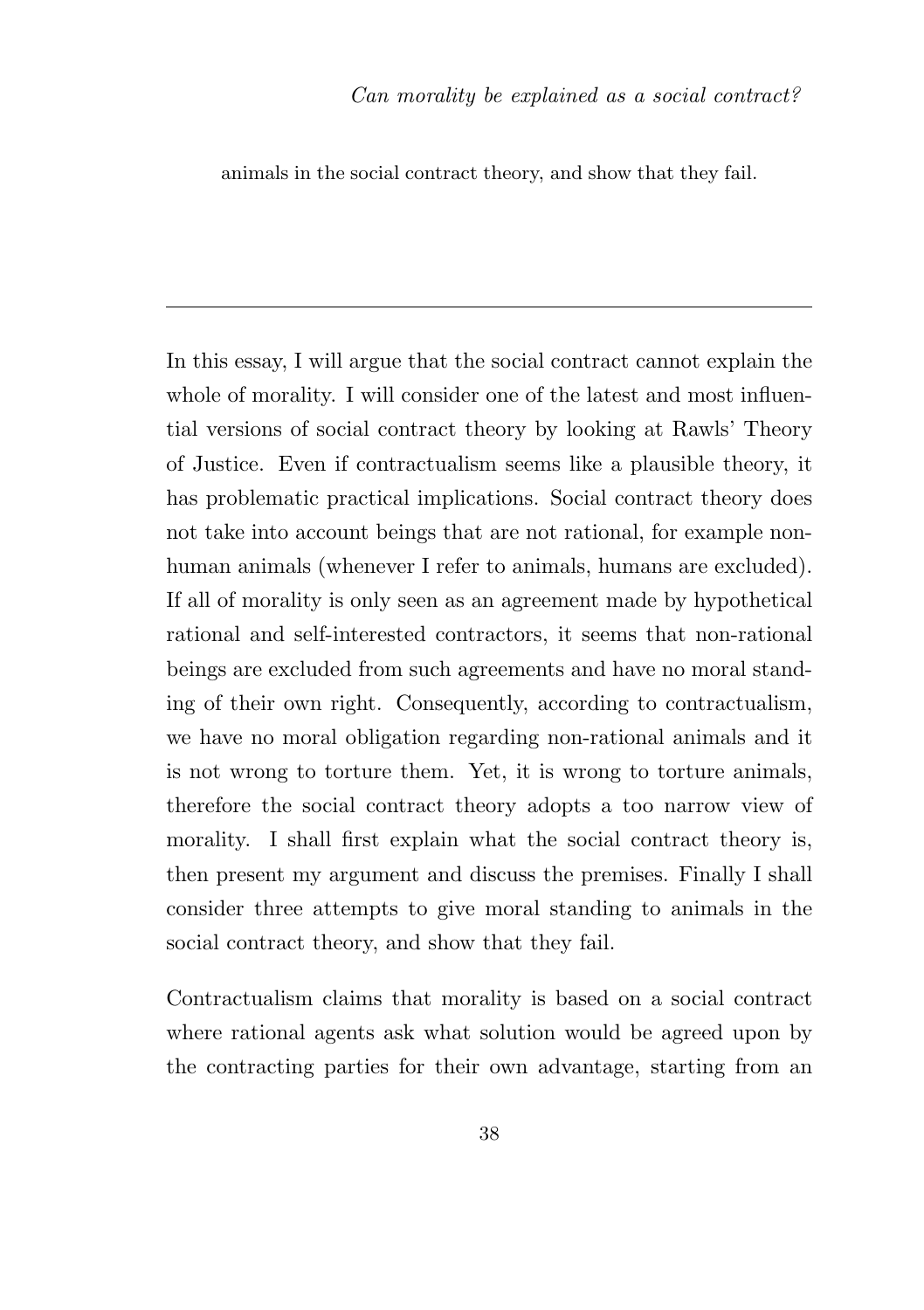idealised position. According to Rawls<sup>1</sup>, a defender of Kantian contractualism, morality is based on principles rational agents could agree on because they stand to gain by doing so. The rules that guide society must be ones that they themselves could rationally accept. In the original position, the idealised position designed by Rawls, individuals have not yet entered society and have to design a just social order. These individuals, called 'contractors', are perfectly rational, purely self-interested and behind a 'veil of ignorance', where people have knowledge of all general truth of economics, psychology, and so on, but do not know anything about their future life in the resulting society, such as information about their demographic group, gender, natural talents, character, as well as their own particular qualities, such as intelligence, desires, or their own conception of the good. Persons are assumed to be rational and disinterested in one another's personal well-being. Every individual adopts the same method for choosing principles for society and occupy the standpoint of the rational, universal, disembodied human. The contractor is taken to represent a generalized model of humanity<sup>2</sup>.

This theory has problematic practical implications for sentient nonrational beings. What reasons could contractors have to be moral regarding non-rational beings? Non-rational beings include newborn babies, the dead, people in coma, non-human animals, even the en-

Rawls, J. (2009). A theory of justice. Harvard university press.

<sup>2</sup> Friend, C., Internet Encyclopedia of Philosophy, Social Contract Theory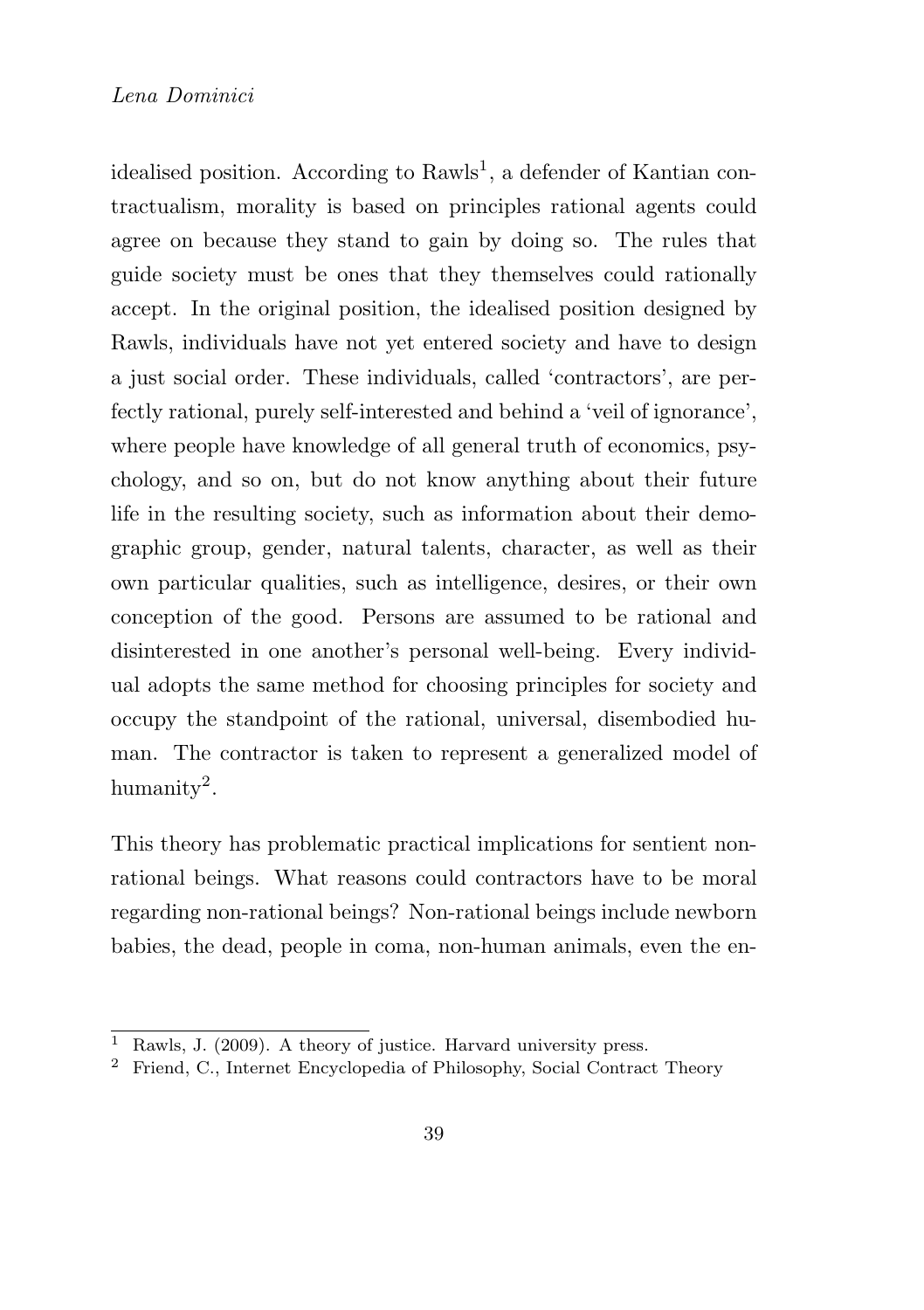vironment<sup>3</sup>. In this essay, we will consider the case of the animals. The argument I defend will unfold as such:

- 1) According to social contract theory, the laws that contractors enact describe all of morality
- 2) Contractors have no reason to enact laws protecting animals
- 3) Yet, cruelty to animals is morally wrong
- 4) Therefore, Rawls' contractualism cannot explain the whole of morality

Let us discuss the premises.

1) One aim of the social contract theory is to provide a moral theory (stating that a person's moral obligations are dependent upon an agreement among individuals in a society).

2) If contractors are purely self-interested and do not know anything about themselves, then they will enforce laws to protect only people they may end up becoming and not to protect non-human animals, since they have no reason to do so. Presumably, behind the veil of ignorance, the contractor could end up being any rational person in society, but not being a non-rational animal.

3) This premise is firstly based on common knowledge and a widely held view, since an important majority agrees that animals should

<sup>&</sup>lt;sup>3</sup> Benn, Dr Piers, and Benn, Piers. Ethics. Routledge, 1997. ProQuest ebrary. Web. 6 March 2016. pp129-131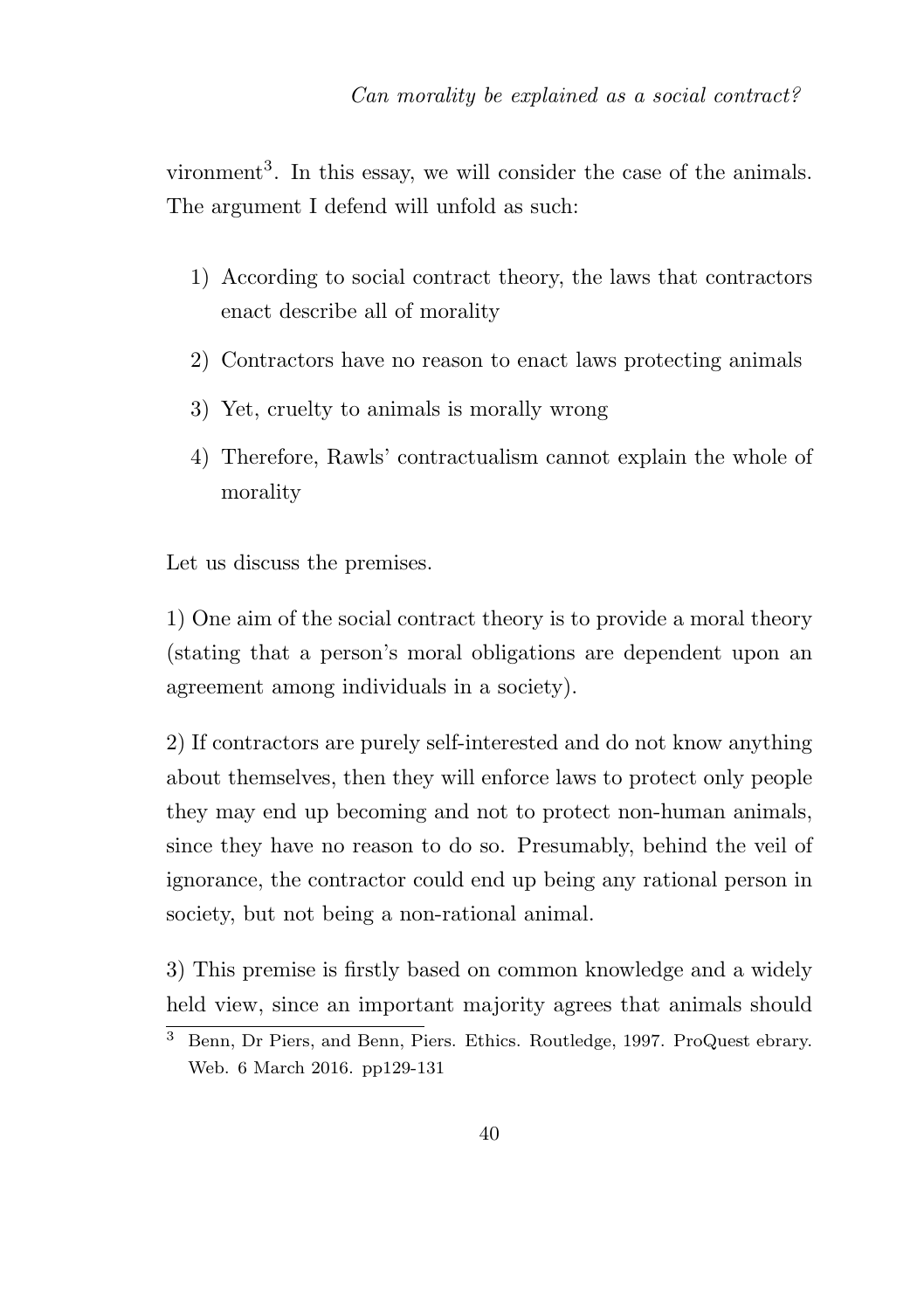be treated well and cannot stand to see them badly treated. It is based on intuition that we are ought to not hurt animals. The majority of individuals intuitively feel that torturing animals is morally wrong. There exist moral theories that do give weight to animals: this further supports the claim that at least some people care about this, and that there are philosophical alternatives that do not share the same problem I point out here. For example, Rousseau<sup>4</sup> claims that individuals have a some duties towards animals due to their sentience. Schopenhauer also states that one should be moral towards animals due to human compassion.<sup>5</sup>

Secondly, according to the argument of the Marginal Cases, there is no reason to grant moral status only to humans:<sup>6</sup>

- (i) All and only humans deserve a full and equal moral status if there is a property X that all and only humans have that can justify the claim.
- (ii) For any property X that only human beings have, there exists at least one human being who lacks it.
- (iii) Any property that all humans beings have is a property most animals also have.

<sup>4</sup> Rousseau, J-J. Discourse on the Origin of Inequality, 1754

<sup>5</sup> Schopenhauer, On the Derived Forms of the Supreme Principle of the Kantian Ethics, On the Basis of Morality

<sup>6</sup> Regan, T. and P. Singer, 1989 eds. Animal Rights and Human Obligations 2/e (Englewood Cliffs, NJ: Prentice Hall).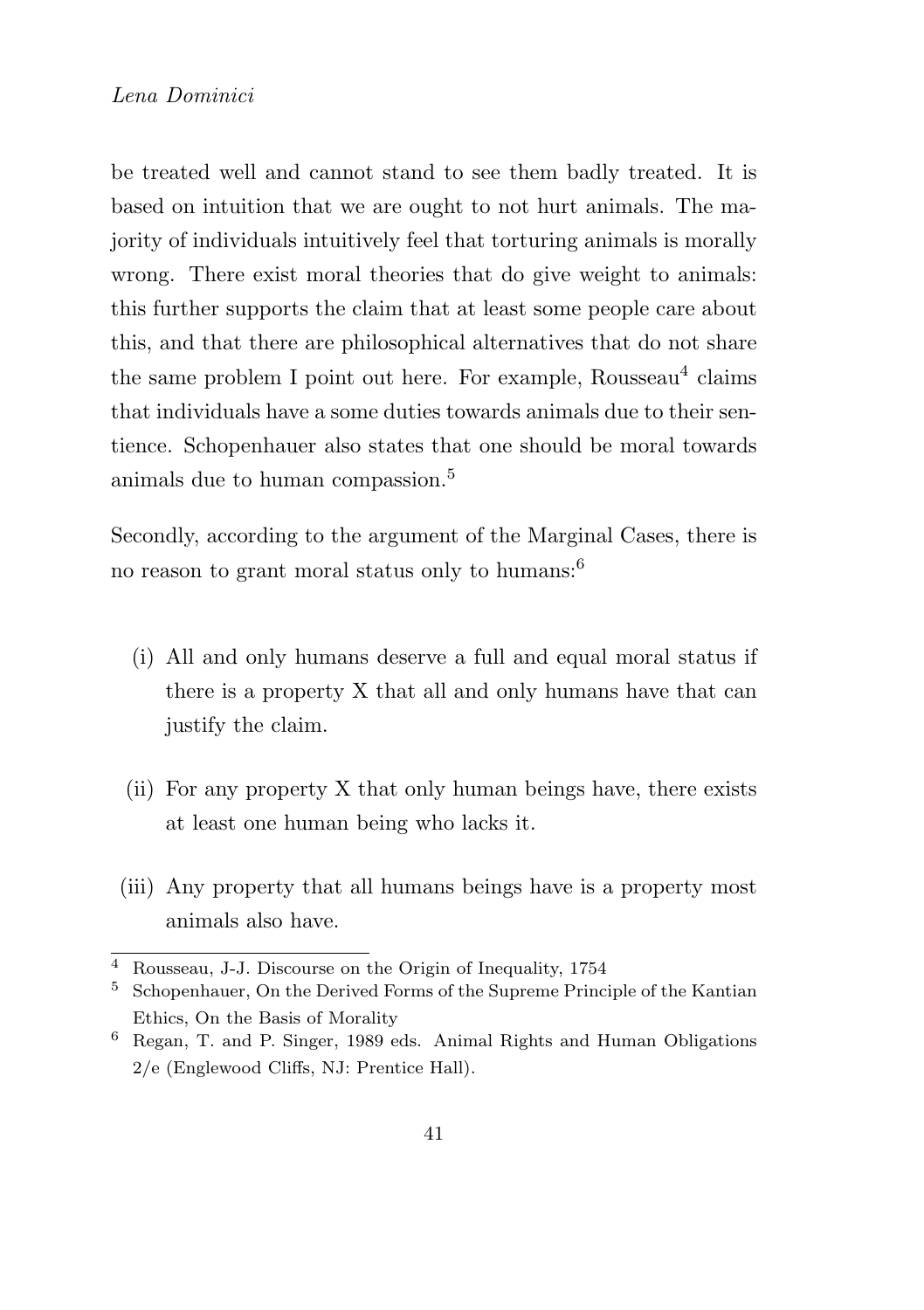(iv) Hence, it is not the case that all and only human beings deserve a full and equal moral status.

The argument is valid. Is it sound? Certain properties, such as the ability to stand on both feet, or having human DNA, do not seem to be the kind of properties that would ground moral status since these features are morally irrelevant. Nevertheless, there are some properties X that only humans have, such as autonomy, rationality, or the ability to act morally. Yet, such suggestions are problematic since not all humans have these properties. For example, a newborn human or a person in a coma are not fully rational. One might say that a newborn human has the potential to become a rational agent, but then what about conscious human beings whose cognitive impairment is both permanent and severe? If a property X is what gives human beings a full and equal moral standing, then it follows that all human beings do not have an equal moral standing after all, since we cannot find a property X that every human being possesses.<sup>7</sup> If we want to grant equal moral status to all and every human, it seems that we have to ground that moral status to something wider, such as being sentient or the ability to experience pain and pleasure. Marginal cases would then be included, but full moral status would also be granted to animals since they are sentient too. Thus, not only human beings deserve a moral status: by extending morality to animals, it is wrong to torture animals.

<sup>7</sup> Wilson, S. D., Animals and Ethics, Internet Encyclopedia of Philosophy, ¡http://www.iep.utm.edu/anim-eth/¿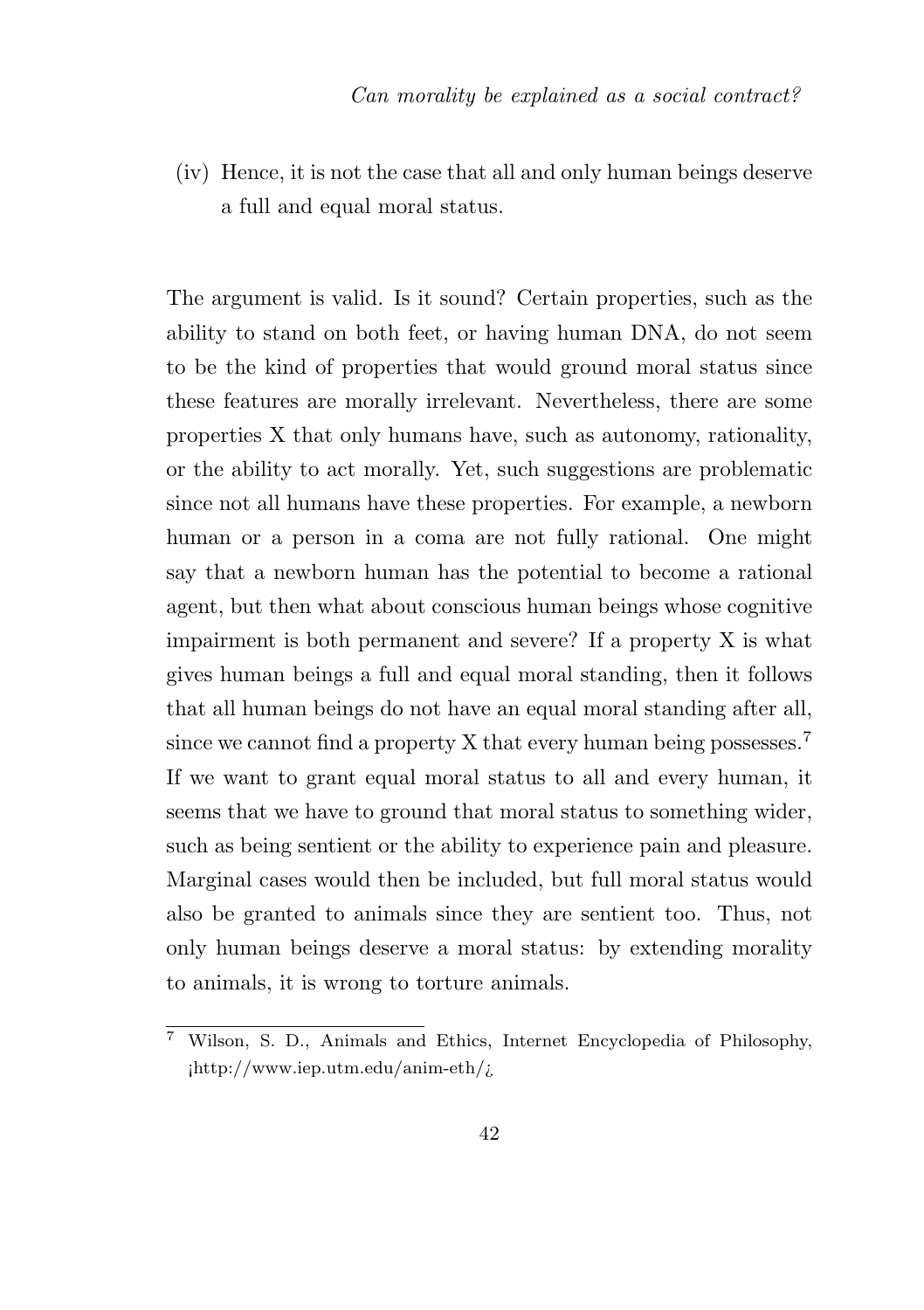4) It follows logically that contractualism cannot account for our moral obligations to non-rational beings and gives too narrow a view of morality. This argument is logically valid since the premises entail the conclusion.

How have contractualists responded to the argument presented? Scanlon<sup>8</sup> attacks the first premise. He tries to accommodate animals within contractualism by explaining that their interests are represented by 'custodians'. These are rational humans who would take into account the animals' interests and involve them in the original position by formulating the moral contract by insisting that animals should have a moral standing.

However, the notion of 'custodians' provides no other explanatory work, so introducing it is an ad-hoc maneuver, which is fallacious and not convincing. Furthermore, this goes against the definition of the individuals in the original position, who are supposed to be purely self-interested, as explained in the first premise. Social contract theory only explains why one should be moral to rational people. In the original position, rational beings discuss which moral laws they should agree on, and have no reason to make a rule to forbid people to be cruel to animals. Being cruel to non-rational beings might even be good for them, since they do not know what their character will be like, and it is probable that they will enjoy hunting. They have no self-interested reason to oppose that, so Scanlon's account

<sup>8</sup> Scanlon, T. (1982). Contractualism and Utilitarianism. In A. Sen and B. Williams (eds.), Utilitarianism and Beyond, Cambridge University Press.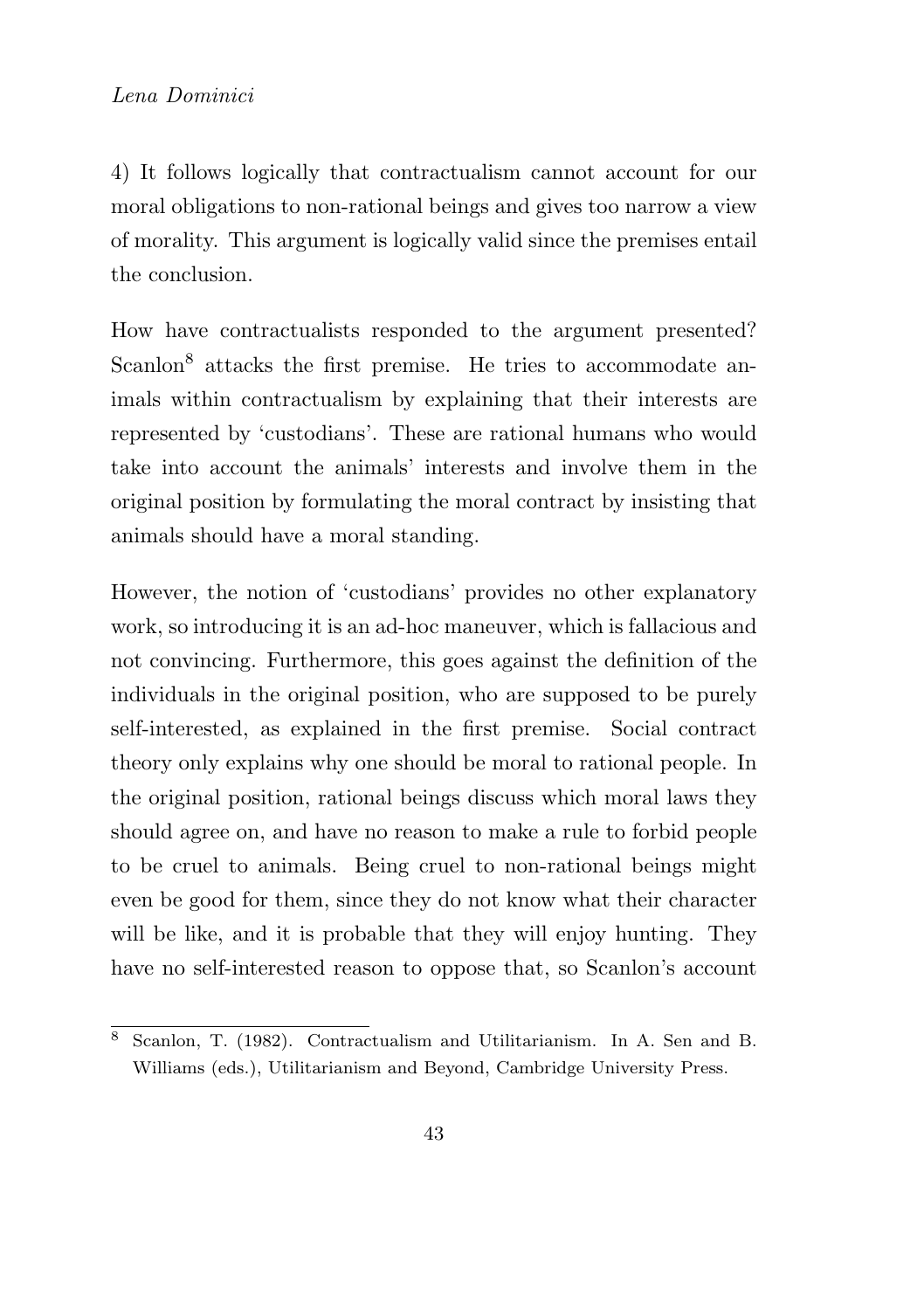of 'custodians' to accommodate animal suffering does not hold.

The second premise is also criticised by affirming that even if animals have no direct moral standing, one should not be cruel to animals since it is the expression of a cruel nature, and therefore one should refrain treating animals as it pleases him/her. According to Carruthers<sup>9</sup>, one's duty towards an animal is only indirect, a cruel action towards an animal is wrong since it evinces a cruel personality. A cruel character is feared by other humans and could represent a danger for them and violate their rights. Torturing animals would be morally wrong because of what it shows about the human's character. For this reason, according to contractualists<sup>10</sup> one should not accept cruelty against animals. Nevertheless, if treating animals with cruelty is seen as having a bad character, irrespective of its connection to the probability to mistreat human-beings, it is not clear in the social contract theory why it would reveal a bad character. The theory fails to respect animals and does not capture moral ideals such as love and direct moral duty towards animals.

Scanlon then suggests limiting the scope of the social theory, by leaving outside animals and the environment. This is possible, but it comes to admitting that the social contract theory cannot explain the whole of morality, but only parts of it.

 $9$  Carruthers, P. The animals issue (Cambridge: Cambridge University Press, 1992). p12

<sup>10</sup> Benn, Dr Piers, and Benn, Piers. Ethics. Routledge, 1997. ProQuest ebrary. Web. 6 March 2016. pp131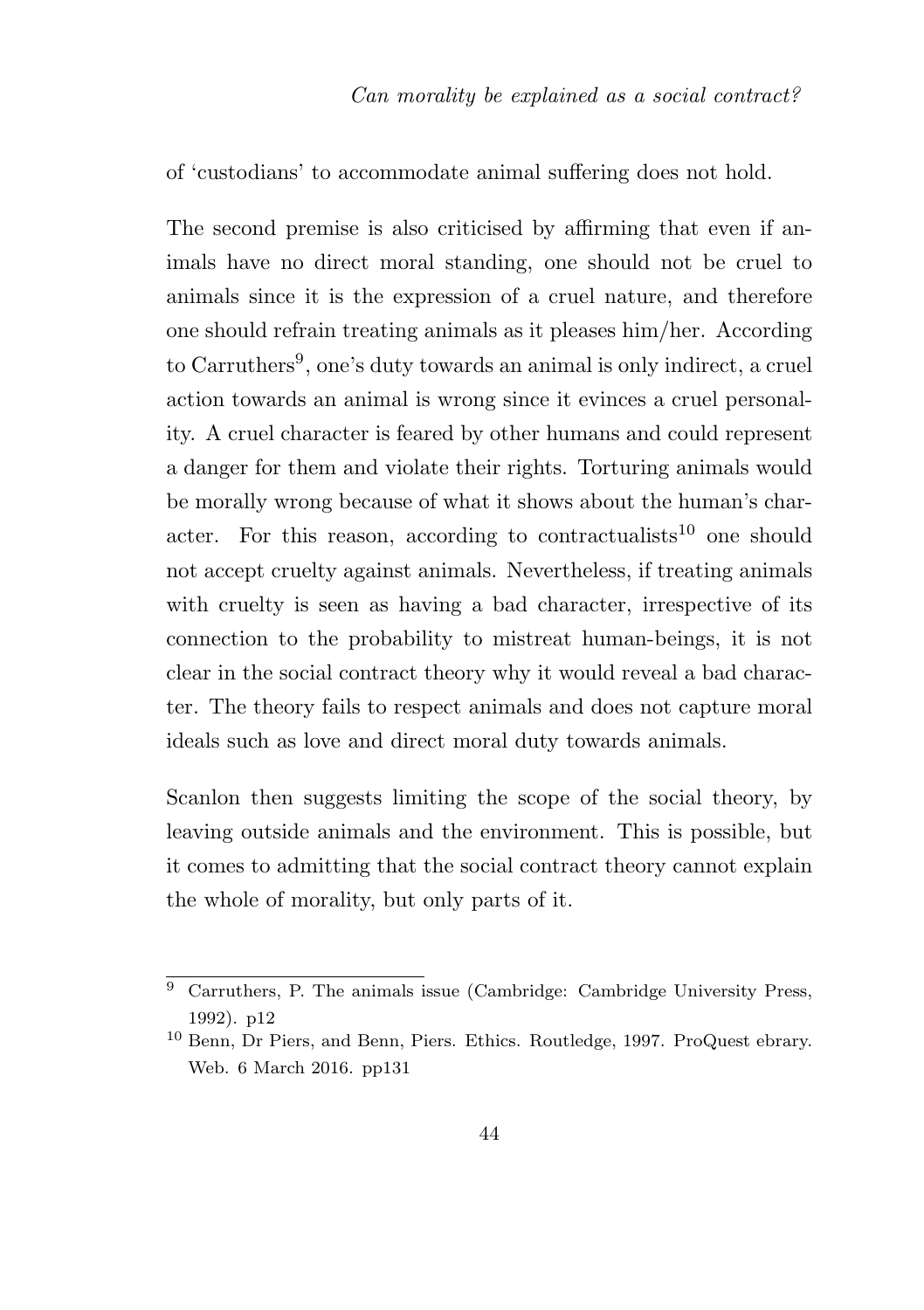One could also imagine a veil of ignorance such that the rational individuals are ignorant if they are going to become a human being or an animal<sup>11</sup>. If I am allowed an ideal rational counterpart, why would my cat not be allowed to have one? We could imagine a social contract where every sentient being has a contracting, rational counterpart. I wrote this essay on the premise that rational contractors under the veil of ignorance are humans that stay humans in society. This is how Rawls imagined it. Is it possible to transform the veil of ignorance so that contractors become animals? This way, one could imagine a society where animals' interests are protected. Martha Nussbaum claims that the idea of a contract between humans and animals is so complicated to imagine that it is not worth pursuing.<sup>12</sup> For the sake of the argument, let us try.

Let us imagine the consequences of taking animals into account in the social contract theory by using the example of animal experimentation. There are two scenarios:

1) In the original position, the contractor cares less about its life if it becomes a rabbit. Hence, the contractor will favor a contract that makes its life as a human enjoyable. It would follow that torture for fun can be acceptable: the contractor will care more about its life as a human than about its life as a rabbit, hence it will have more interests in protecting humans than animals. Yet, I showed earlier that this conclusion is not satisfactory as torturing animals is morally wrong.

<sup>11</sup> Regan, T. (1984). The Case for Animal Rights. Routledge.

<sup>12</sup> Regan, T. (1984). The Case for Animal Rights. Routledge.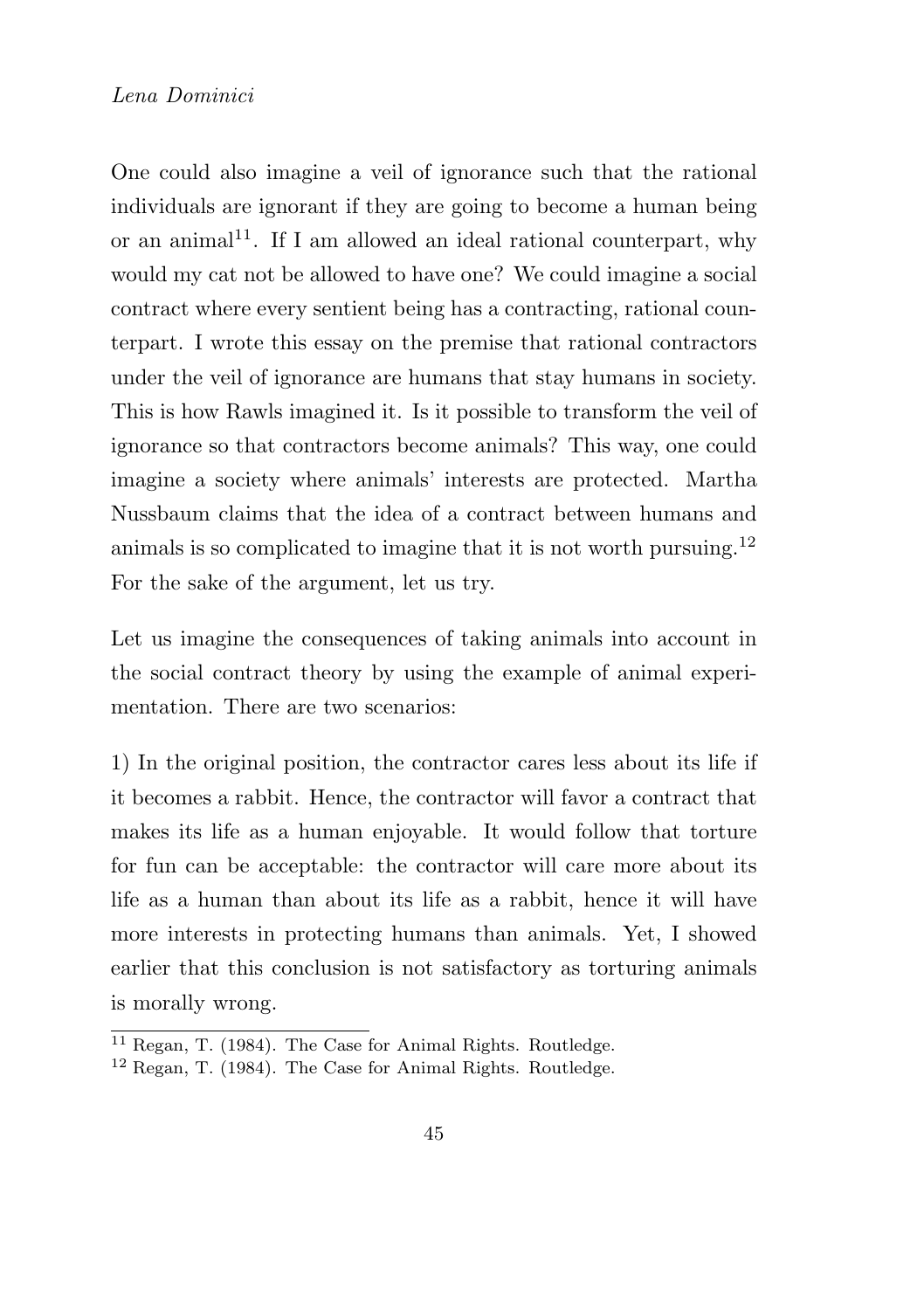2) In the original position, the contractor weighs its future interests as a human or as an animal equally. It follows that as an animal, the contractor will not want to be in a cage. It will not want to be part of animal experimentation. It will not want to end up as a steak. This would radically change the way our society looks like: it would mean no animal experimentation, no animal products being eaten, no horse racing, no zoos. It seems that most people are not ready to accept such radical conclusions.

2) In the original position, the contractor weighs its future interests as a human or as an animal equally. It follows that as an animal, the contractor will not want to be in a cage. It will not want to be part of animal experimentation. It will not want to end up as a steak. This would radically change the way our society looks like: it would mean no animal experimentation, no animal products being eaten, no horse racing, no zoos. It seems that most people are not ready to accept such radical conclusions.

Involving animals in the original position leads to peculiar conclusions, and the theory is still vague: it is not clear what perfectly rational contractors would choose under the veil of ignorance.

As a conclusion, I reject the claim that morality can be wholly explained as a social contract since it does not grant a direct moral standing to beings who cannot enter into agreements, such as animals. Morality is not only about respect for other rational beings and the social contract only describes a circumscribed region of morality. It contradicts a widely held intuition to think that ani-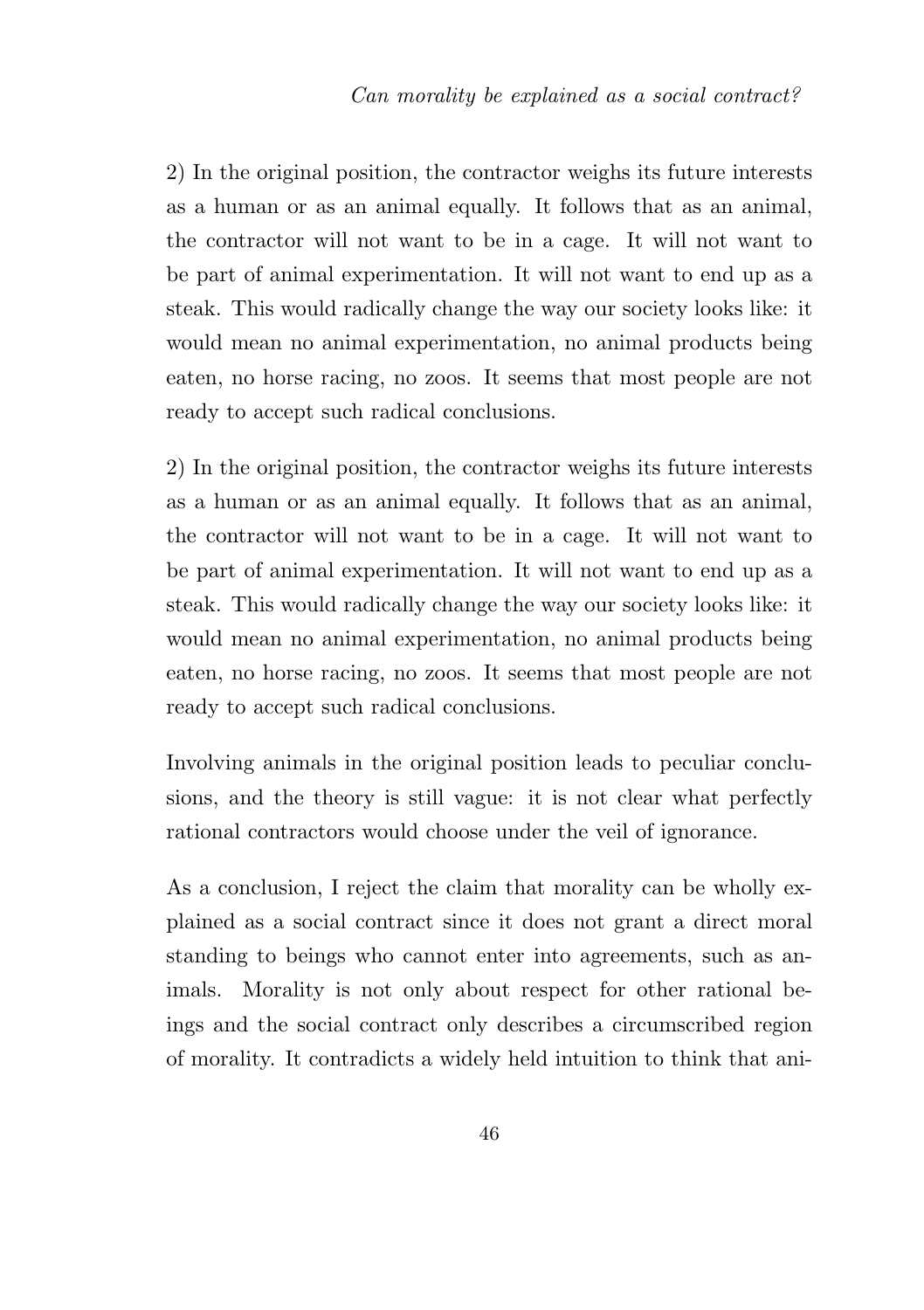mals should have no moral standing at all, and the argument of the Marginal Cases grants animals direct moral standing. Contractualists do not succeed in giving animals a direct moral standing in the social contract theory. It is not convincing to suppose that custodians represent the interest of the animals or that contractors do not know which species they will belong to.